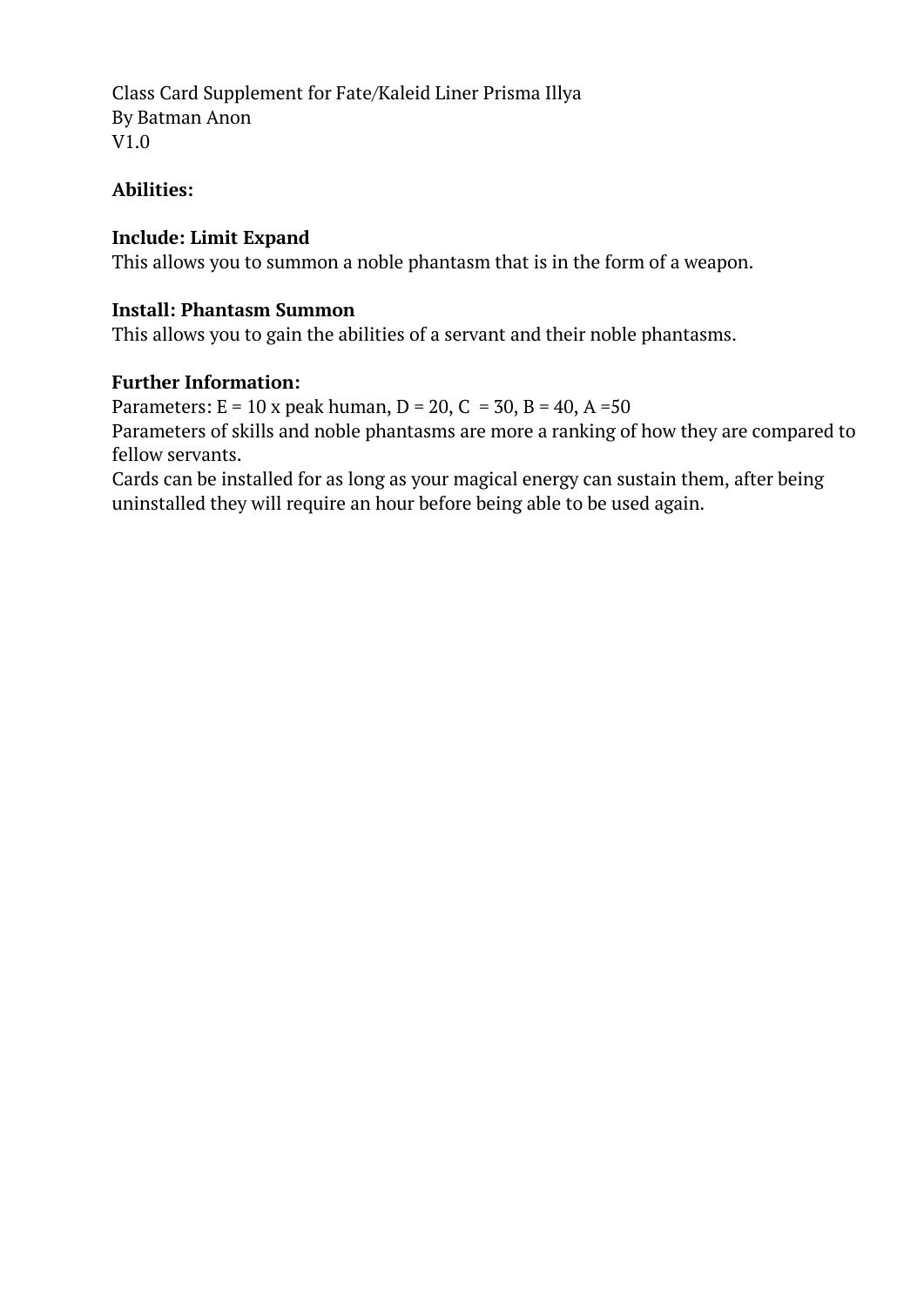**Strength: E Mana: A Endurance: E Luck: C Agility: D**

## **Class Skills**

### **Item Construction: B**

Item Construction is a Caster-class skill. It is the skill to manufacture magical items.

#### **Territory Creation: B**

Territory Creation is a Caster-class skill. It is the skill to build a special terrain that is advantageous to oneself as a magus. At rank B creation of a "Workshop" becomes possible.

### **Personal Skills**

#### **High-Speed Divine Words: B**

High-Speed Divine Words is the power to activate Thaumaturgy without the use of Magic Circuits. The language of the Age of Gods, back when words played a heavy role in spellcasting. As such, it is power long lost by modern magi.

### **Noble Phantasm:**

### **Rule Breaker: C**

Rule Breaker: All Spells Must Be Broken is a weapon that materializes the divinity of the witch of betrayal. It is an iridescent and jagged dagger that is thin, brittle, and blunt. Its effectively nonexistent capacity as a weapon is that of a regular dagger at most, and it would not be suitable for even killing a single person. Greatly differing from other Noble Phantasms, its unique ability is that it is the

ultimate anti-magic Noble Phantasm capable of dispelling and destroying any kind of thaumaturgy, an effect suitable to the Noble Phantasm that is a manifestation of Caster's nature as the "Witch of Betrayal". It "transgresses" on all the magecraft of the targets it pierces, contracts made from magical energy and life born from magical energy. Once it comes into contact with the ensorcelled item or person, enchantments, connections bounded through contracts, and creatures created and maintained by magical energy will all be returned to their original components in a state "before they were made." Contracts will be wiped clean and those with life will immediately cease to exist. There is a limit to what it is able to dispel, meaning artifacts on the rank of Noble Phantasm will never be returned to their original state no matter how low their rank.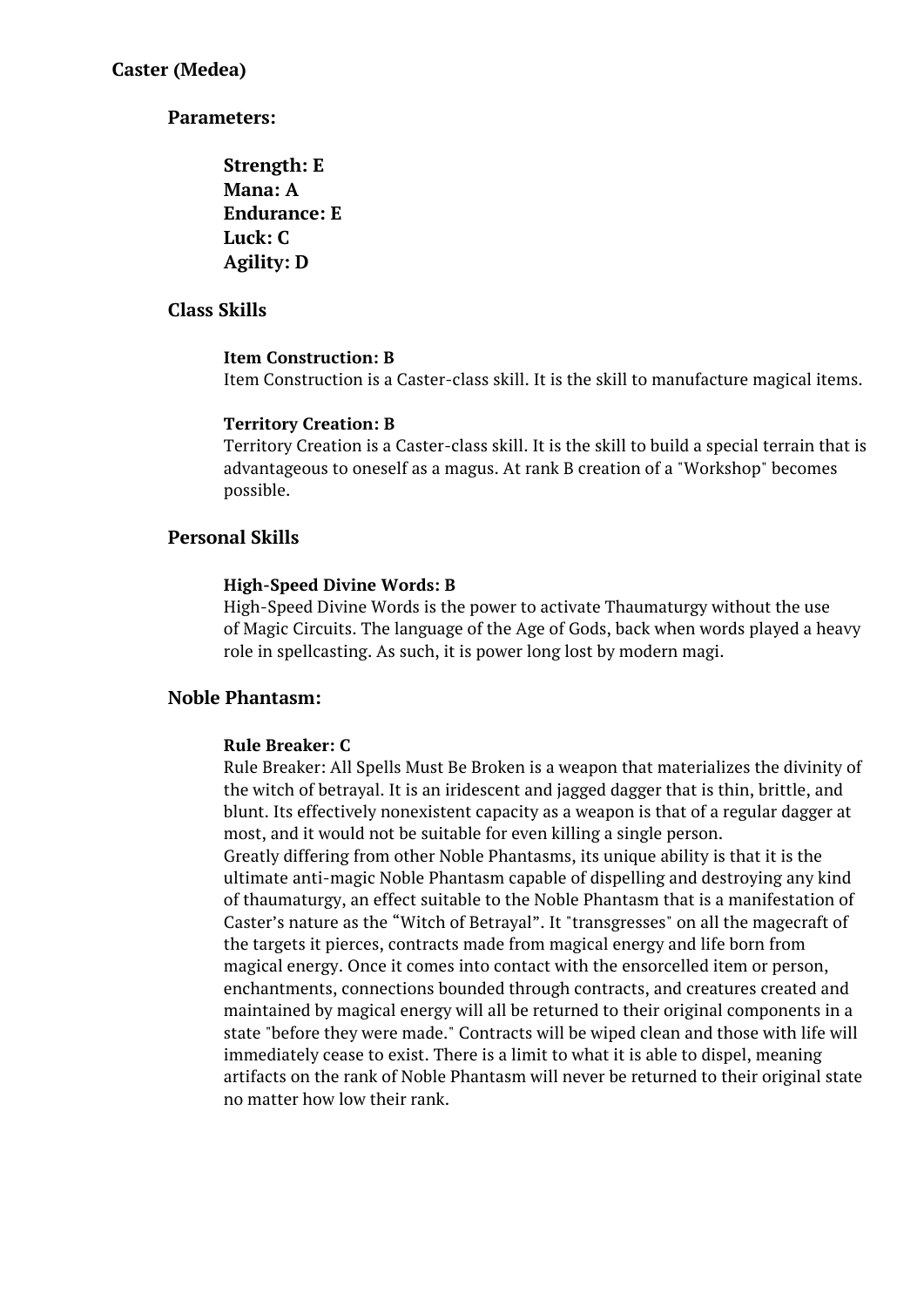**Strength: C Mana: D Endurance: D Luck: E Agility: B**

# **Class Skills:**

# **Presence Concealment: A**

Presence Concealment is the capacity to hide one's presence as a Servant. It is a common skill to the Assassin class. It is possible to disappear completely and become almost impossible to be detected. However, efficiency will decrease once preparations to attack are taken.

# **Personal Skills:**

# **Projectile (Daggers): C**

Projectile (Daggers) is the expertise for throwing projectile weapons; in this case, daggers. At rank C thrown projectile weapons are now comparable to bullets.

### **Protection from Wind: B**

Protection from Wind is a charm (spell) originated from the Middle East, used mainly for protection against sandstorms and Jinns. It protects from all wind based attacks under rank B.

# **Self-Modification: D**

Self-Modification is the aptitude to merge one's own flesh with body parts of others. The higher the ranking in this skill, the further away one is from being a proper hero.

# **Noble Phantasm:**

# **Zabaniya Delusional Illusion: C+**

This noble phantasm is able to make thirty copies of yourself that only possess the capabilities of the Class Card. The copies restock after death when you uninstall the card.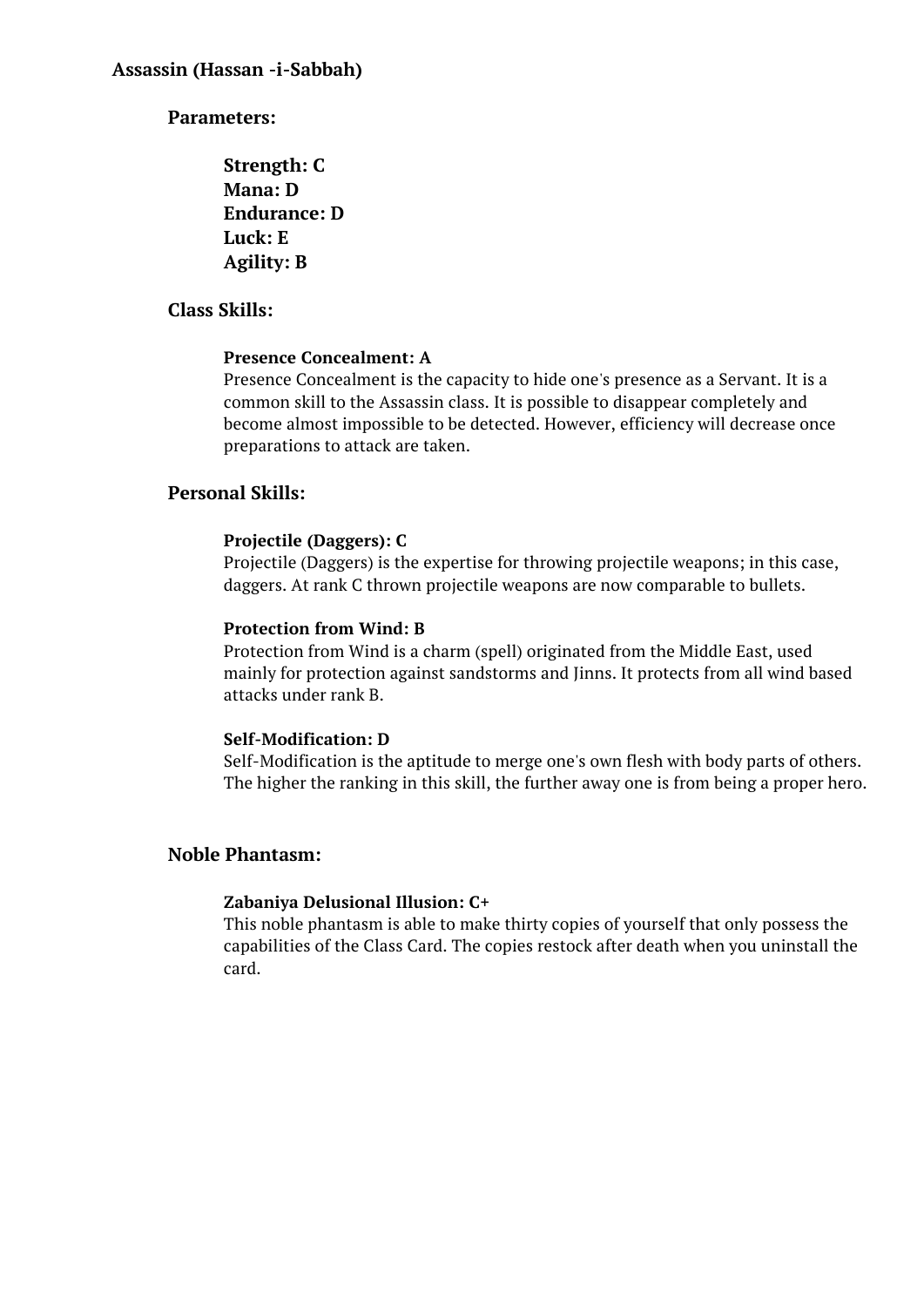```
Strength: C
Mana: D
Endurance: D
Luck: E
Agility: B
```
# **Class Skills:**

# **Magic Resistance: D**

Magic Resistance grants protection against magical effects. Differently from the Resistance effect that merely rejects Magical Energy, this ability cancels the spells altogether. At rank D Cancels *Single-Action* spells.

# **Personal Skills:**

### **Battle Continuation: B**

Battle Continuation is the strength of vitality for predicaments. Also, the ability to withdraw from combat and reach allied territory alive after being defeated. At rank B Makes it possible to fight even with deadly injuries.

### **Disengage: D**

Disengage is the ability to break away from combat.

# **Divinity: C**

Divinity is the measure of whether one has Divine Spirit aptitude or not. At high levels one is treated as a mixed race of a Divine Spirit, and the level declines when the Heroic Spirit's own rank as a *Monster*, *Demonic Beast* raises. It can also decrease due one's dislike for the gods. It also has an effect, which reduces special defensive values called "purge defense" in proportion to the Divinity's Rank. It can break through Skills such as *Protection of the Faith* and *Enlightenment of the Sacred Fig*.

### **Rune Magic: C**

Rune Magic is knowledge about this type of Magecraft that originated in northern Europe. At rank C this is the capacity to use the 18 original runes. By making proper use of this, powerful and varied effects are mastered. Other than attacks, this is mainly employed for effects corresponding to the Skills Magic Resistance, Clairvoyance, for raising parameters, and etc. All of those are merely temporary and cannot you employ multiple of those simultaneously.

# **Protection from Arrows: C**

Protection from Arrows is an increased defense against ranged attacks by predicting the projectiles' trajectories through exceptional means, such as hearing the sound of air being cut, or sensing the killing intent of the enemy.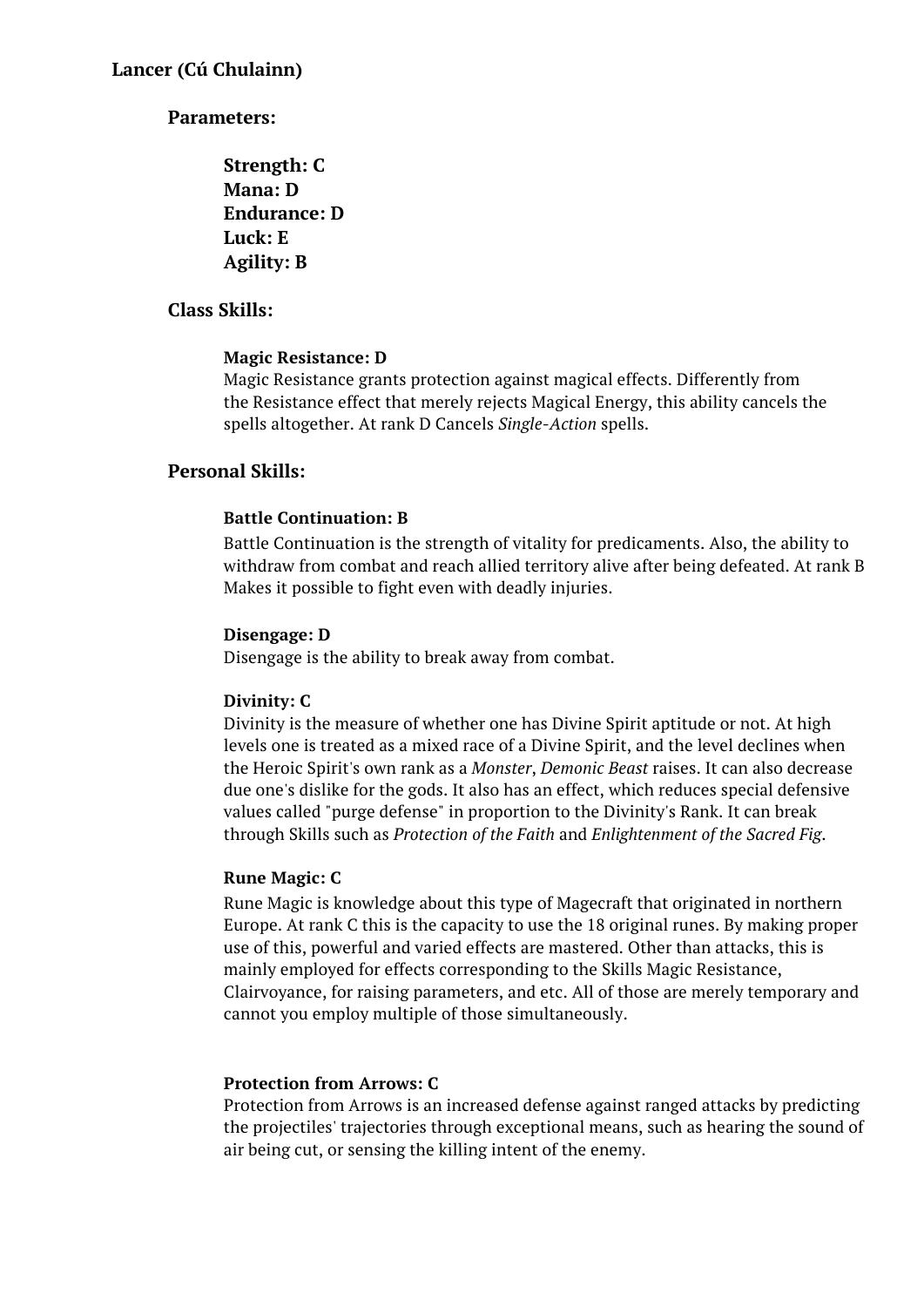### **Gae Bolg: Barbed Spear that pierces with Death: B**

Gae Bolg: Barbed Spear that pierces with Death is an attack focused on a single target, created by Lancer to suit his own style, that strikes a fatal blow that always pierces the opponent's heart and ruins their body from within with its thousand iron thorns. It literally freezes the mana in the air, and it can easily be perceived as a sure-kill technique by all those around simply from being charged with magical energy. Once Gáe Bolg's name has been called, the cursed spear reverses the nature of causality, the meaning of "cause and effect" in the order of things, to make it so the cause of the "lance being thrust" comes from the effect of the "opponent's heart being pierced" by it. It determines the opponent's fate simply through its use, an always fatal move that pierces the heart with one thrust. It is also possible for him to activate it without actively striking the heart. It is an attack on destiny itself, and while not a surprising fact due its wielder's demi-god heritage, it is a top-notch power even with its seeming limitations in power due to being a step away from the Authority of the gods.

### **Gae Bolg: Soaring Spear that strikes with Death: B**

Gae Bolg: Soaring Spear that strikes with Death is the true use of Gáe Bolg, is the largest and most powerful attack delivered using the spear. It is the "attack that unleashes countless darts at the enemy" that is spoken of in the legends. It is the attack that made him a hero which utilizes the full potential of the lance's curse, converting all of Lancer's magical energy into energy and releasing the accumulated power after the spear is hurled, detonating on impact with enough power to blow away a multitude of enemies. It does not carry the property or concept of "always pierces the opponent's heart", but both the power and the area of effect are increased.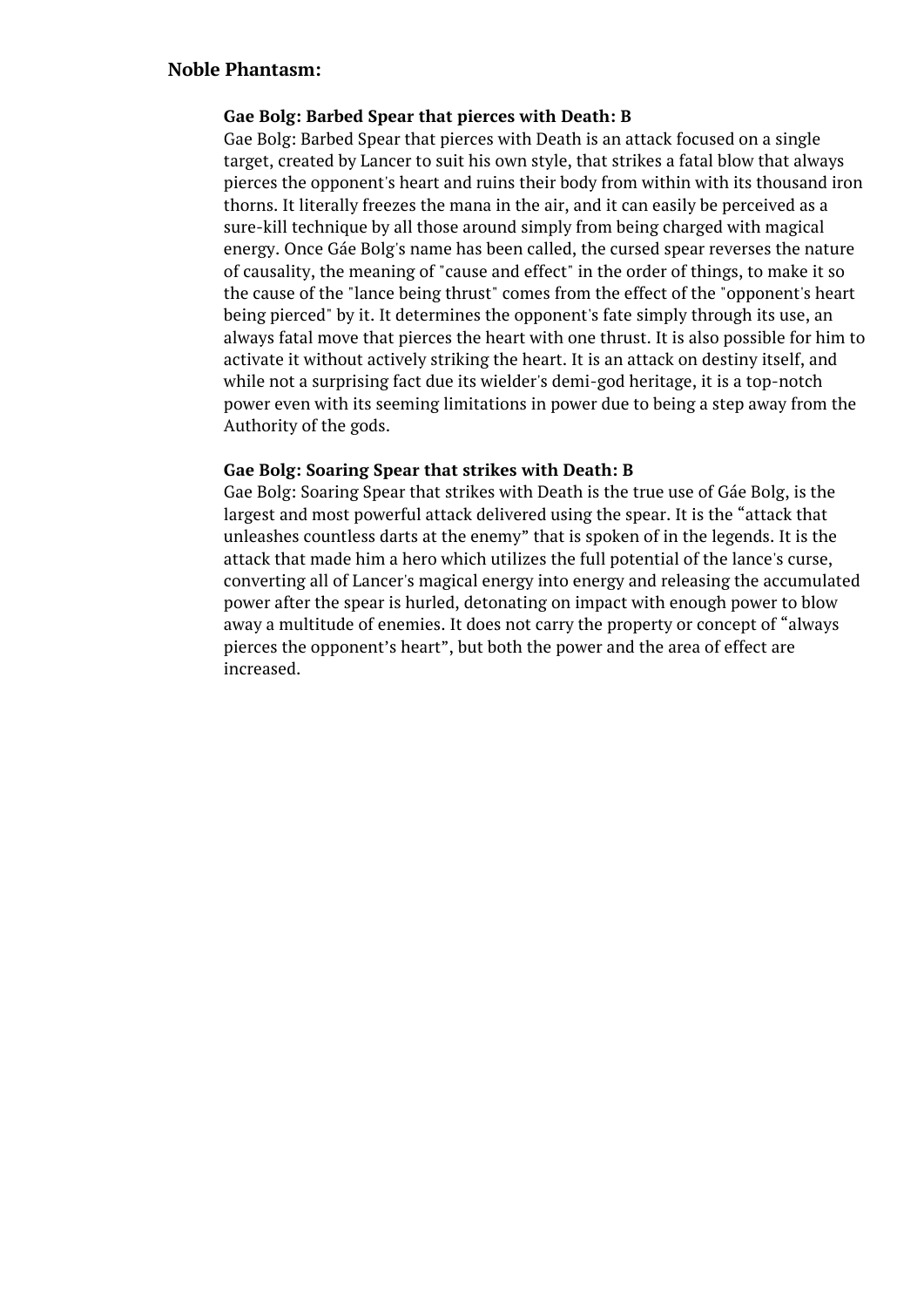**Strength: E Mana: C Endurance: D Luck: E Agility: D**

# **Class Skills:**

### **Independent Action: C**

Independent Action is the ability to remain independent even when rejecting the Magical Energy supply from the Master. At the higher ranks, it is also possible to remain for extended periods of time in this world without an established contract. For the purposes of the Class Cards this allows you to keep them installed for longer.

### **Magic Resistance: E**

Magic Resistance grants protection against magical effects. Differently from the Resistance effect that merely rejects Magical Energy, this ability cancels the spells altogether. At rank E it cannot cancel spells, but magic damage is reduced somewhat.

# **Personal Skills:**

# **Clairvoyance: D**

Clairvoyance connotes superior visual perception and dynamic occipital capture, such as to supplement the long-range aiming of projectile weapons. At higher ranks, it is possible that the bearers of this skill have acquired such abilities as precognition ("future vision") and other forms of perception beyond standard eyesight (X-ray vision and so forth). At rank D Capable of keeping track of fast-moving object within a range of two kilometers.

# **Eye of the Mind (True): C**

Eye of the Mind (True) is a heightened capacity for observation, refined through experience. At rank B it is capable of calm analysis of battle conditions even when in danger and deduce an appropriate course of action after considering all possibilities to escape from a predicament. So long there is even a 10% chance of a comeback, this ability greatly improves the chances of winning.

# **Magecraft: C**

Magecraft is knowledge about modern Thaumaturgy. At rank C is capable of using orthodox Thaumaturgy. Archer's rank in using Projection Magic when the target falls under the category of "sword" is  $A^+$ .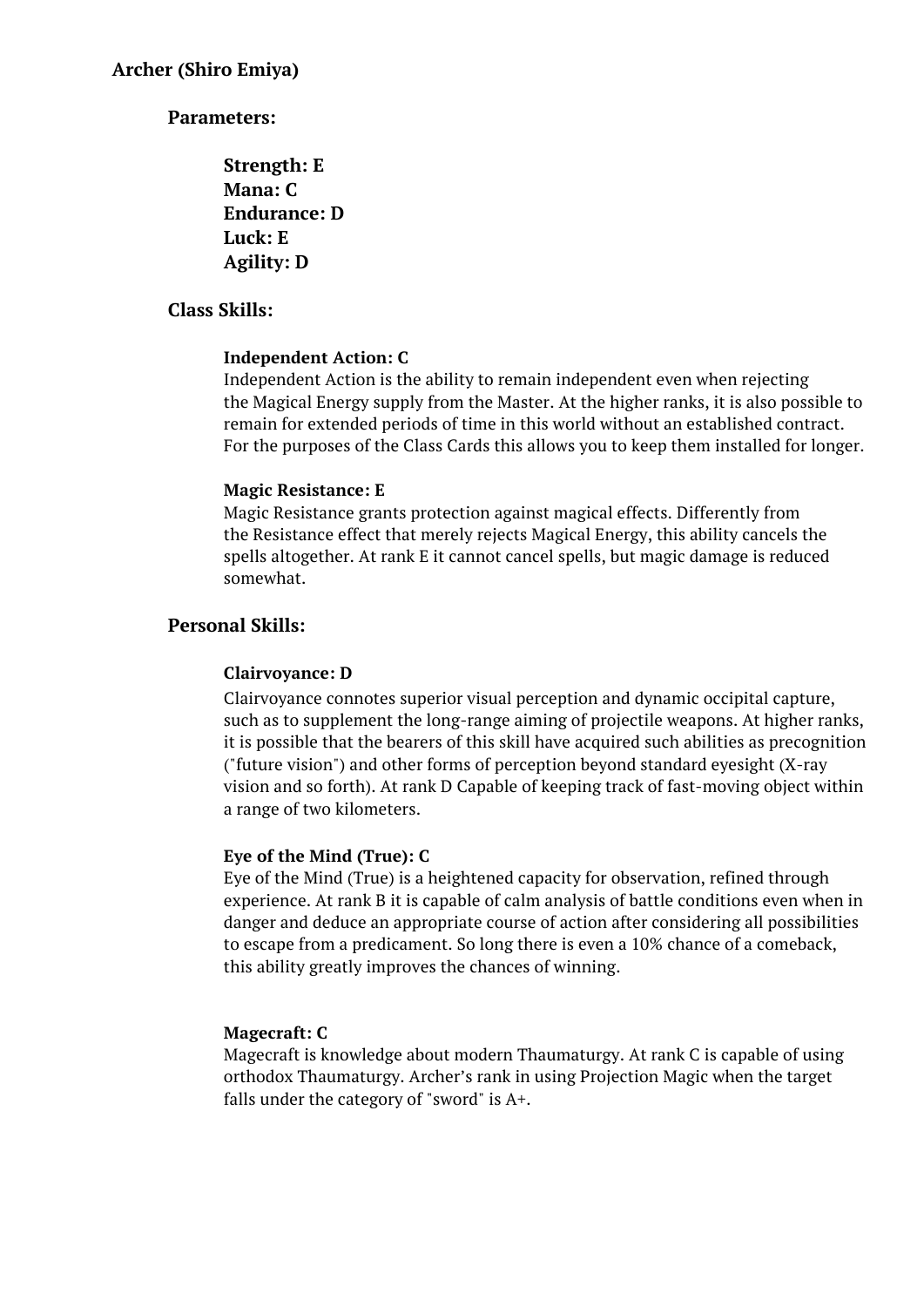#### **Unlimited Bladeworks: E~EX**

Unlimited Blade Works: Infinite Creation of Swords is the Noble Phantasm of the Heroic Spirit EMIYA. Emiya does not have a true Noble Phantasm that is the crystallized embodiment of a hero's existence like many demonic or holy swords, but if a Noble Phantasm is considered to be a symbol of the Heroic Spirit, then the Reality Marble is his Noble Phantasm. It is high-class thaumaturgy that embodies their internal worlds and imprints them upon the world as a bounded field. It is their one true specialization of magecraft, the result of "Sword" being both their Origin and their Elemental Affinity, and the basis of their projection and reinforcement skills. It is the definite answer obtained by someone whose life was saved by a sword, actually merged and lived with a sword, and acted as a sword all of his life. Emiya has no penalties from the world while utilizing his version of Unlimited Blade Works.

The Reality Marble's purpose is a steel manufacturing factory that produces the countless famous swords without owners that extend into the horizon. It contains all of the raw materials and sorcery needed for the formation of the weapons, and it records and analyzes all weapons and defensive armaments encountered. The number of unique weapons encountered and recorded by Archer exceeds numerous thousands, most of which are Noble Phantasms. Their entire histories, compositions, and designs are all perfectly recorded, allowing for instant proficiency with the weapons by inheriting all combat skills and techniques utilized by their original owners. This allows for the reproduction of Noble Phantasms, which would generally be impossible for a faker.

They can also be modified to the user's taste with reinforcement as shown by Archer's Caladbolg II and Kanshou and Bakuya. Close combat weapons such as swords, spears, and halberds are the main focus of the Reality Marble in accordance with Emiya's Origin of "Sword", which also makes it impossible to record or reproduce modern weaponry like guns and other mobile weapons. Shields and defensive armaments can be reproduced with a much greater struggle, as the cost in magical energy is high, two or three times greater than a sword, and the effects are merely transient compared to the originals.

Weapons encountered are immediately analyzed with a single glance, enabling them to be projected immediately afterward, and once projected, they are stored within the Reality Marble for later use. Shiro is able to instantly recognize dozens of weapons being fired from the Gate of Babylon at an extremely high rate and instantly counter with projections of the same weapons before they can strike.

The analysis of weapons is limited only to the direct use of human senses, meaning that blueprints and materials will be unable to provide the necessary information for a proper analysis. Shared memories, such as dreams shared with a Servant, can allow for weapons to be analyzed and projected, even if they have been lost like Caliburn. The quality of projected weapons will always be degraded by one rank due to humans being unable to fully conceptualize the existence of an object through only one sense, and they will never equal the originals without a technique such as detonating them as Broken Phantasms. The Reality Marble allows for projection and reinforcement in the real world. Weapons are produced within Unlimited Blade Works and then brought into the world, greatly lowering the cost of reproducing them and allowing for numerous weapons to be prepared at once to be projected. Weapons can be summoned directly to the user's hands, or they can be summoned to levitate within the air and fire upon the enemy as arrows much like the Gate of Babylon. Once the Reality Marble is deployed, all of the weapons are available for use, and any weapon can immediately be called to the user's hands or levitated even while the user is in direct combat. The weapons reproduced once the Reality Marble is first activated will not consume magical energy, but those used or destroyed within it will add to the cost of maintaining the bounded field. The amount of energy used to reproduce weapons that did not exist after the bounded field was expanded and the amount of energy used to recreate weapons destroyed while it is activated is extremely costly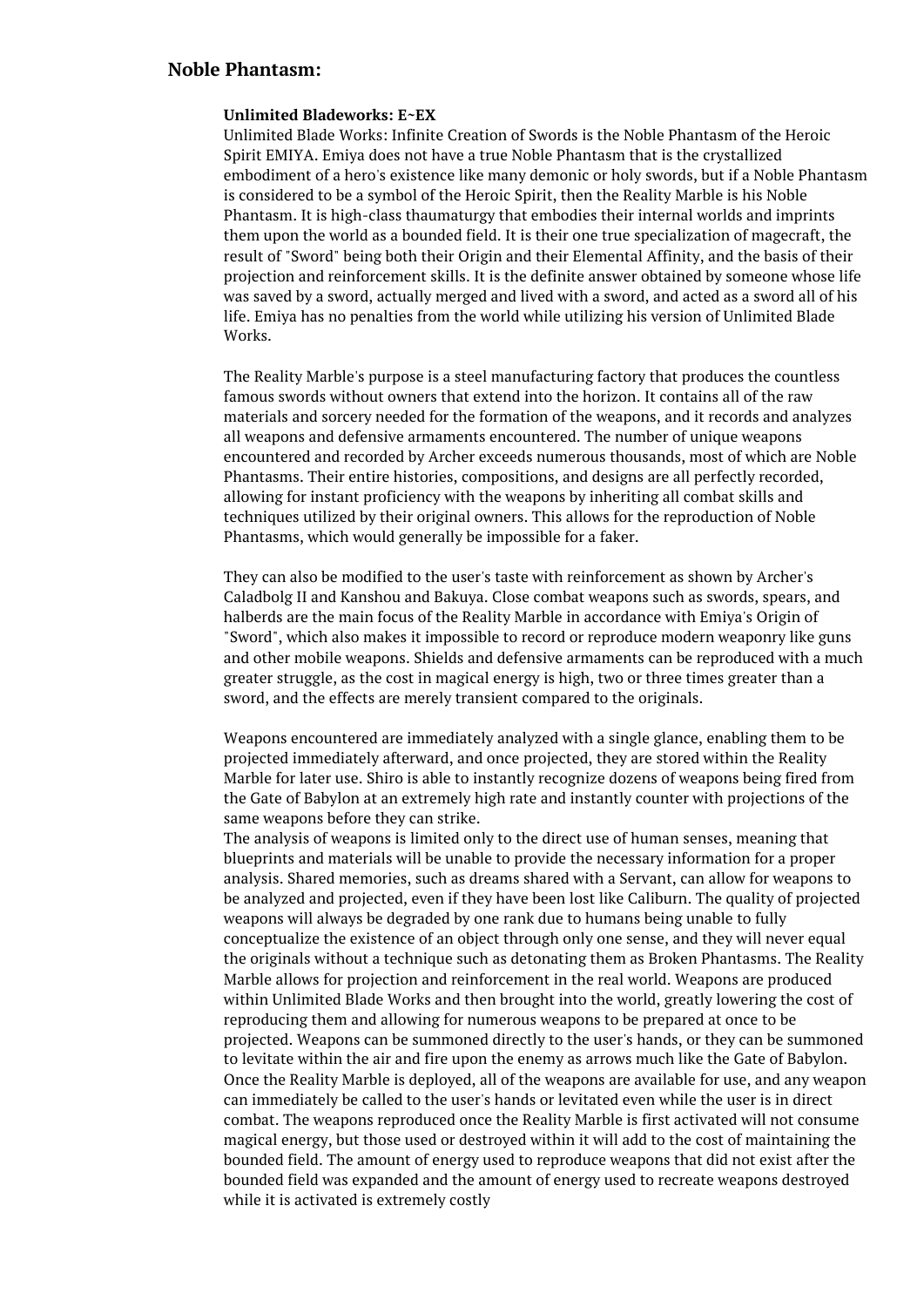**Strength: A Mana: B Endurance: B Luck: C Agility: B**

## **Class Skills:**

### **Mad Enhancement: B**

Mad Enhancement is a rank up for all parameters, but takes away most of your sanity. While active the user will have to rely on brute force rather than any technique. Toggleable.

# **Personal Skills:**

### **Battle Continuation: B**

Battle Continuation is the strength of vitality for predicaments. Also, the ability to withdraw from combat and reach allied territory alive after being defeated. At rank B Makes it possible to fight even with deadly injuries.

### **Bravery: A**

Bravery is the ability to negate mental interference such as pressure, confusion and fascination. Not usable under the effects of Mad Enhancement.

### **Divinity: B**

Divinity is the measure of whether one has Divine Spirit aptitude or not. At high levels one is treated as a mixed race of a Divine Spirit, and the level declines when the Heroic Spirit's own rank as a *Monster*, *Demonic Beast* raises. It can also decrease due one's dislike for the gods. It also has an effect, which reduces special defensive values called "purge defense" in proportion to the Divinity's Rank. It can break through Skills such as *Protection of the Faith* and *Enlightenment of the Sacred Fig*.

### **Eye of the mind False: C**

Eye of the Mind (False) is a natural talent to avoid danger on the basis of an innate 6th sense, intuition, or prescience, where accuracy of instinct has been augmented by experience—somewhat overcoming the problem of visual obstructions that appear in the course of combat. The difference between Eye of the Mind (True) and Eye of the Mind (False) lies in that the former is an ability that humans can obtain through accumulation of experience. The 'False' version is superficially similar, but in fact represents a natural instinct that cannot be obtained regardless of effort or experience—even though experience can refine its accuracy. Calm analysis of battle conditions, by which competent grasp of the status of the self and the opponent are obtainable even in the midst of danger; utilization of such to deduce the appropriate course of action that permits escape from a lethal predicament. (Even though Heracles's sanity was lost due to Mad Enhancement, this skill remained effective as it is nearly an instinct. When crossing swords with a seasoned swordsman like Artoria, he would not fall for half-hearted feints.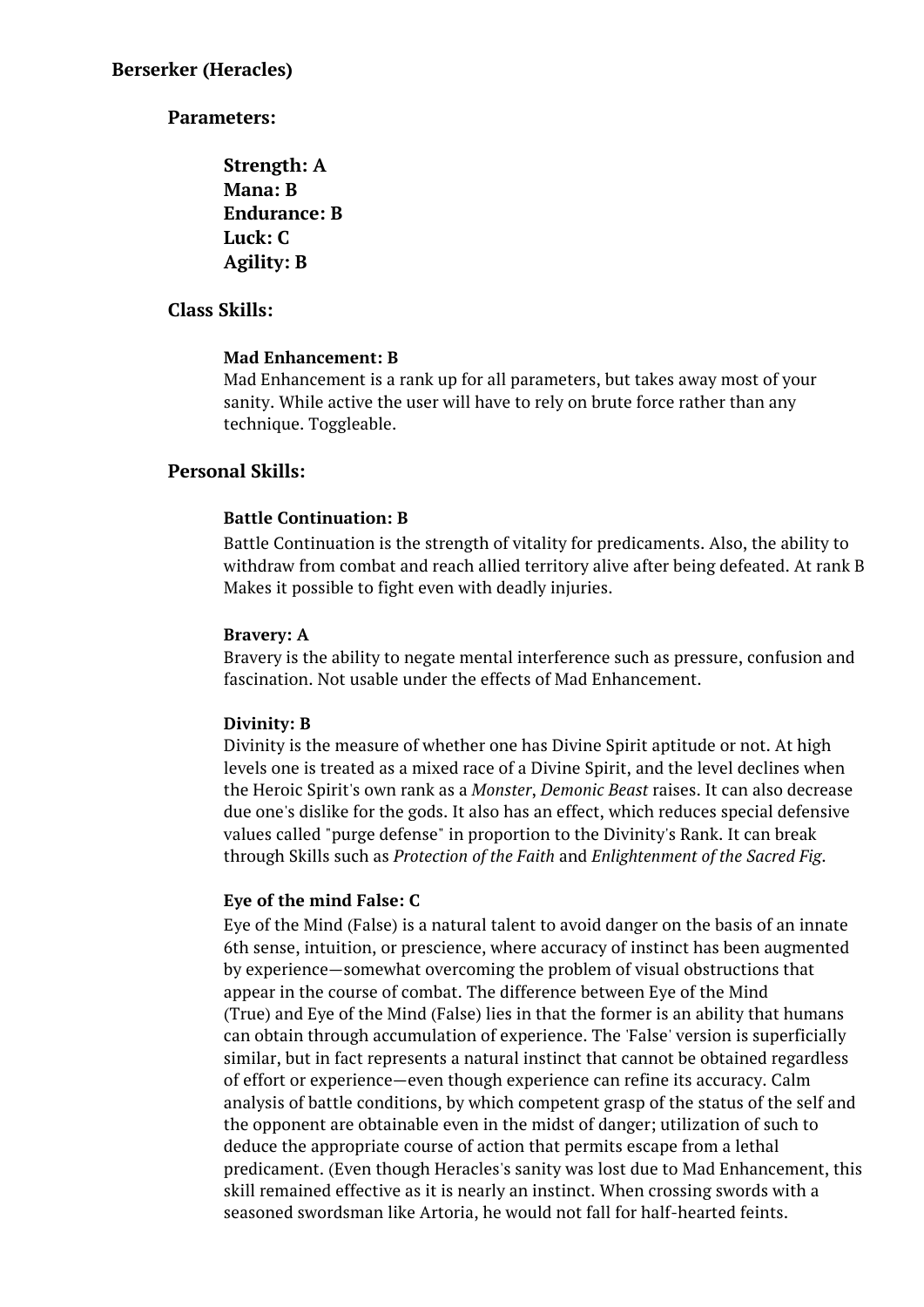### **God Hand: C**

God Hand is a blessing of the gods representing immortality, as well as being a curse, that was granted to him for completing his Twelve Labors in life. It is the ability that required attacks of the highest grade to harm him and prevented him from even being scratched by anyone during the Age of Gods, described as "nearly foul play" even by acquaintances at the time. It lacks an overt external manifestation such as a weapon or armor, but, in attributing a shape to it, can be said to be the body of the user itself. It transforms the body into a tough suit of armor that acts similar to a conceptual weapon in practice, coloring his body like lead and covering it with strange protrusions. It provides three effects of resurrection, attack-nullification, and the ability of "immunity against an attack he has experienced previously." This ability nullifies attacks under C-rank and gives an extra life. This extra life restocks once per jump.

### **Nine Lives: The Shooting Hundred Heads: C~A**

Nine Lives: The Shooting Hundred Heads is the most trusted of all of Heracles's Noble Phantasms. It originally had the form of the bow and arrows used to simultaneously exterminate the one hundred heads of the Hydra, an immortal nineheaded serpent that would grow back no matter how many times they were cut down. Upon slaying the Hydra, he became able to utilize techniques that emulate the ability of the Noble Phantasm with other weapons, transforming it into Style: Shooting the Hundred Heads, an all-purpose Noble Phantasm capable of adapting and changing how it appears depending on the target and circumstances of its use. Regardless of whether this technique is delivered with a bow, large sword, shield, spear, axe, or possibly even unarmed, the technique boasts power on the level of Noble Phantasms by drawing out the maximum power of the weapon. It can display power from Anti-Unit to Anti-Army, even up to fortress sieging all depending on the circumstances. In essence, it is "a high speed attack consisting of nine consecutive strikes, as swift as if the attacks are overlapping.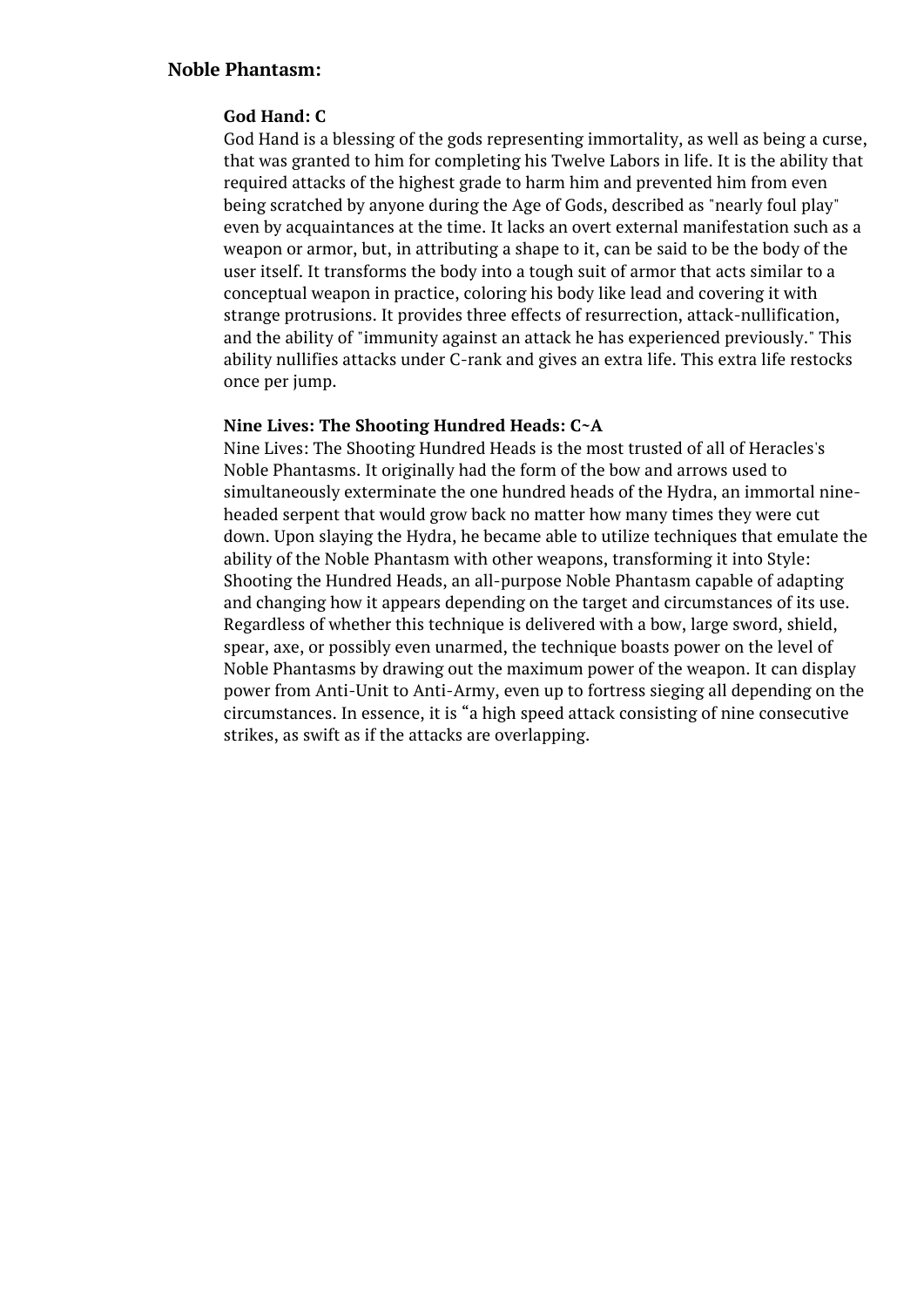**Strength: C Mana: C Endurance: E Luck: E Agility: B**

# **Class Skills:**

### **Magic Resistance: C**

Magic Resistance grants protection against magical effects. Differently from the Resistance effect that merely rejects Magical Energy, this ability cancels the spells altogether. At rank C it cancel spells with a chant below two verses. Cannot defend against Magecraft on the level of *High-Thaumaturgy* and *Greater Rituals*.

#### **Riding: A**

Riding, the Class Skill of Rider and Saber, is the ability to ride mounts. Rider-class Servants will typically possess a high rank, and A-rank can allow for Phantasmal Beasts and Divine Beasts to be mounted.

### **Personal Skills:**

#### **Divinity: E**

**Divinity** is the measure of whether one has Divine Spirit aptitude or not. At high levels one is treated as a mixed race of a Divine Spirit, and the level declines when the Heroic Spirit's own rank as a *Monster*, *Demonic Beast* raises. It can also decrease due one's dislike for the gods. It also has an effect, which reduces special defensive values called "purge defense" in proportion to the Divinity's Rank. It can break through Skills such as *Protection of the Faith* and *Enlightenment of the Sacred Fig*.

#### **Independent Action: D**

Independent Action is the ability to remain independent even when rejecting the Magical Energy supply from the Master. At the higher ranks, it is also possible to remain for extended periods of time in this world without an established contract. For the purposes of the Class Cards this allows you to keep them installed for longer.

#### **Monstrous Strength: C**

Monstrous Strength is an ability possessed by monsters and beasts, temporary boost of the *Strength* parameter by one rank for a time limit determined by the ranking of this skill.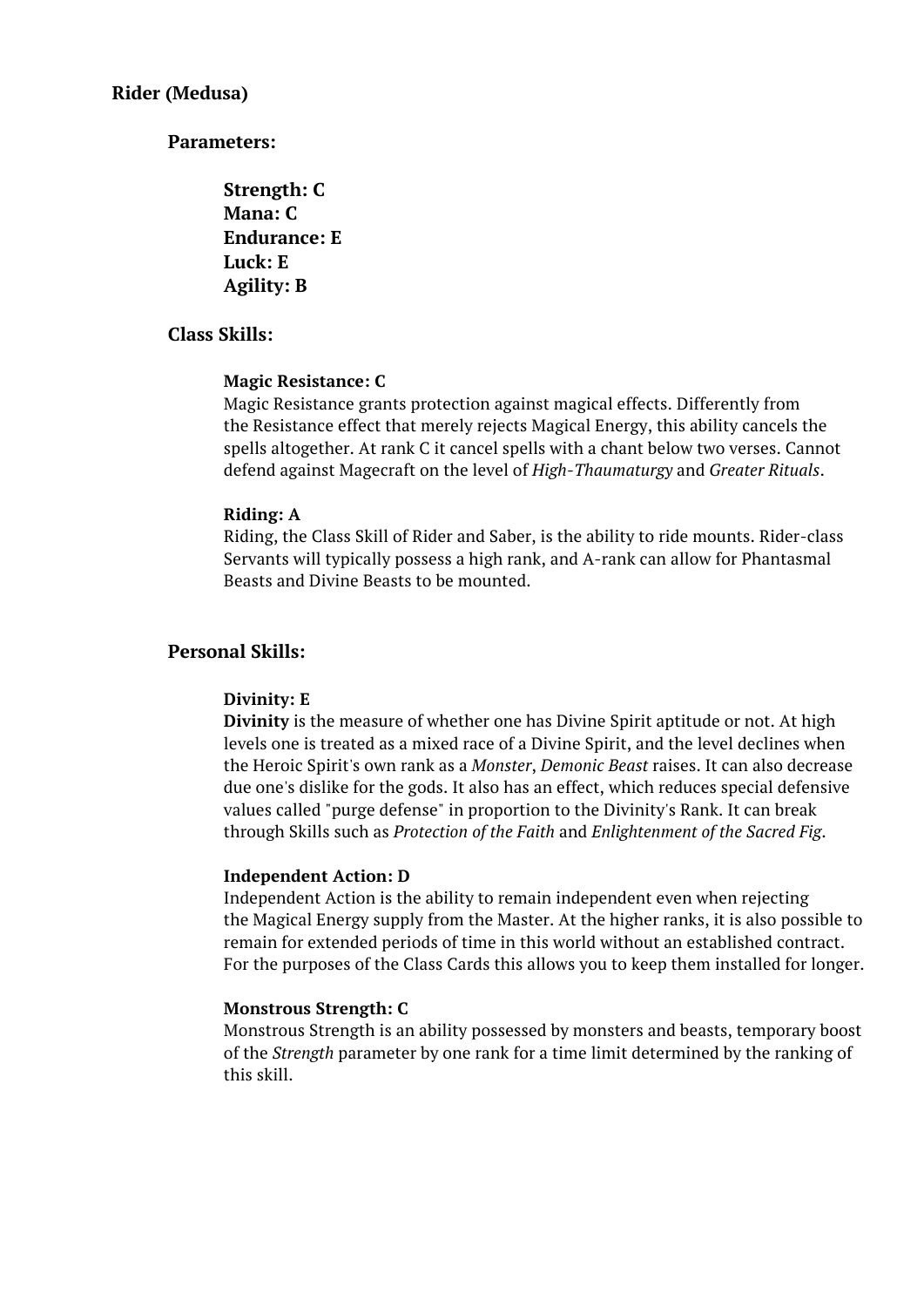#### **Mystic Eyes: A**

Mystic Eyes is the possession of Mystic Eyes that are capable of interfering with the outside world. The Mystic Eyes of Petrification are Rider's Mystic Eyes, said to be a "curse of the gods sealed by the powers of shrines." Though petrification sorcery is no strange thing for modern Thaumaturgy, even if its users are rare and few in numbers, Mystic Eyes capable of petrifying others are something that nobody, human or not, possesses in the present era. They are designated as *Jewel* under the Noble Colors system, which surpasses the *Gold*-ranked Eyes of the Dead Apostles and are exclusively possessed by Holy Spirits and Magical Beasts from the Age of Gods. Those who possess Rank D or lower in *Mana* will be immediately petrified, while those with Rank C may or may not be affected depending of the conditions. Those with Rank B or higher won't be petrified, but will sustain "pressure" from the Eyes and receive a one rank-down to all parameters. The entire body of the target will be affected, including clothing and weaponry, "killing them while alive" as they are turned to stone. The ability is viable in petrifying a group of enemies, but it would not be useful against an infinite number like the horde of shades spawned by Avenger. The amount of energy it uses is comparable to also fighting them off with her Noble Phantasms, so it would quickly drain her faster than simply fighting them off in melee combat.

### **Noble Phantasm:**

### **Bellerophon: Bridle of Chivalry: A**

Bellerophon is a shining golden bridle and whip paired as a set that is capable of fully controlling a Divine Beast. It is an oddity even among Noble Phantasms, having no effect without a mount. Its power is great, providing extraordinary offensive and defensive capabilities of the highest level. You also gain the ability to bring forth the Pegasus given to medusa by Poseidon

### **Breaker Gorgon: Self Seal, Temple of Darkness: D-**

Breaker Gorgon is a powerful Bounded Field on the scale of another world used by Medusa. It was a complement to the temple of blood that "enveloped the world" on the Shapeless Isle, having "sealed the world" instead. It only requires a steady supply of energy from the user to affect a target, unlike Mystic Eyes that require a direct line of sight. It has the ability to "seal all magical properties", catching its targets inside to become trapped within the mind of the user and removing any abilities they possessed in the outside world. Those trapped within are said to see a nightmare mixed with both delight and taboo.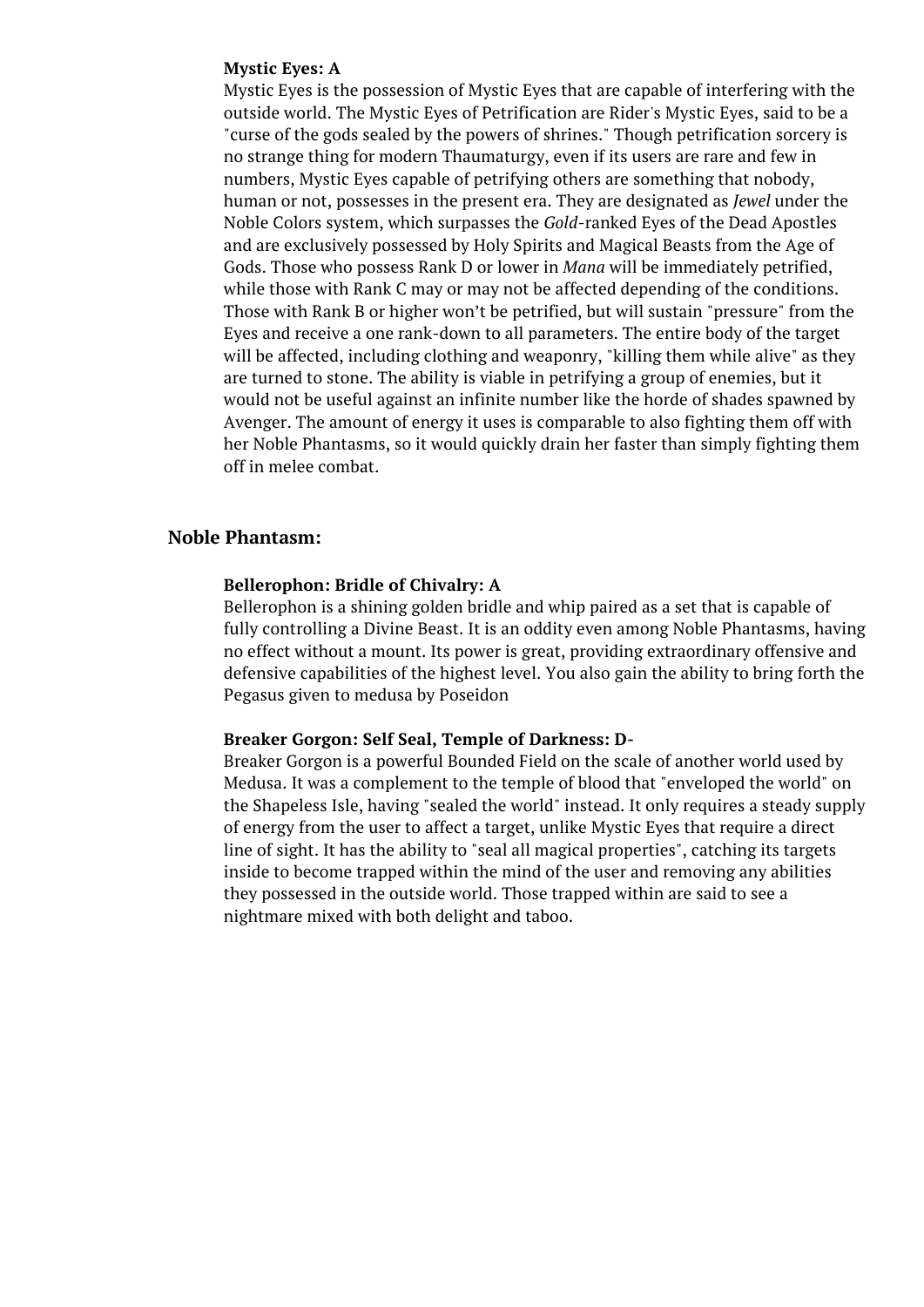**Parameters: Strength: B Mana: B Endurance: C Luck: A Agility: C**

# **Class Skills:**

### **Magic Resistance: B**

Magic Resistance grants protection against magical effects. Differently from the Resistance effect that merely rejects Magical Energy, this ability cancels the spells altogether. At rank B it cancels spells with a chant below three verses. Even if targeted by *High-Thaumaturgy* and *Greater Rituals*, it is difficult for them to be affected.

### **Riding: C**

Riding, the Class Skill of Rider and Saber, is the ability to ride mounts. At rank C one can flawlessly ride animals and vehicles that received a proper training and adjustment.

### **Personal Skills:**

#### **Charisma: C**

Charisma is the natural talent to command an army. Increases the ability of allies during group battles. A rare talent, and an ability inherent to Servants of the Saver class. It is said that a rank of B in this skill is sufficient to lead a nation as its King.

#### **Instinct: B**

Instinct is the power to "feel" the most favourable developments for oneself during battle.

#### **Mana Burst: B**

Mana Burst is the increase in performance caused by infusing one's weapons and body with magical energy and instantly expelling it. Simply put, recreating the effect of a jet burst by expending large amounts of Magical Energy.